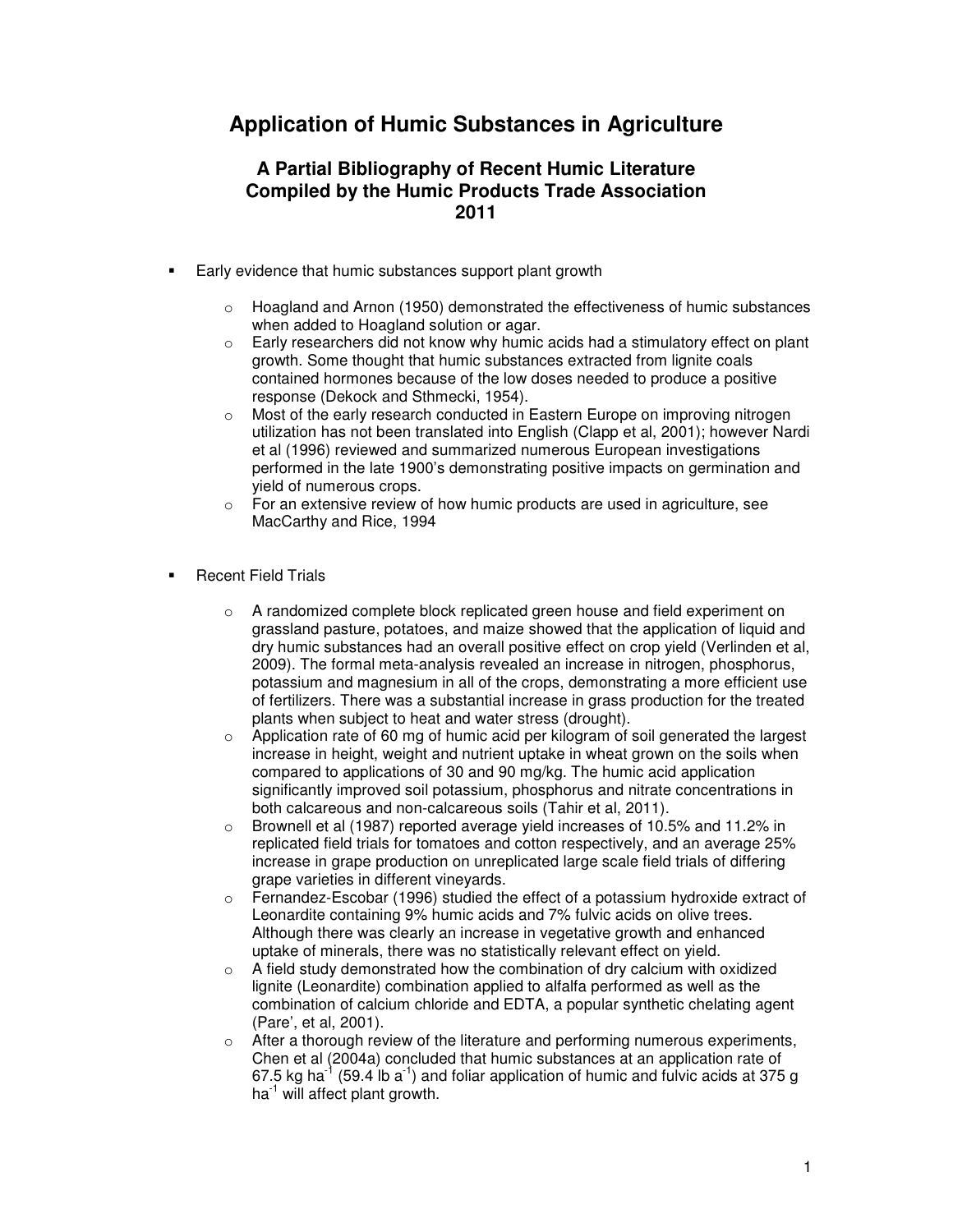$\circ$  The addition of humic acids with phosphate fertilizer was studied in a greenhouse trial and then confirmed by field trials on an alkaline soil. Water soluble phosphate was significantly increased in the alkaline soil, increasing the uptake of phosphorus and increasing yield by 25% (Wang et al, 1995).

## **Modes of Action and Mechanisms**

- Enhanced Nutrient uptake
	- o The benefits of humic substances in agricultural soils is well established (MacCarthy, 2003), especially in soils with low organic matter (Chen and Aviad, 1990)
	- $\circ$  The stimulatory effects of humic substances have been directly correlated with enhanced uptake of macronutrients, such as nitrogen, phosphorus, sulfur (Chen and Aviad, 1990) and micronutrients, i.e. Fe, Zn, Cu and Mn. (Chen et al, 1999).
	- $\circ$  Humic substances stimulate microbial activity (see Microbial Stimulants below). Microbial activity directly influences the rate of dissolution from soil rock minerals that are otherwise insoluble (Barker et al, 1997; Welch et al, 2002).
	- o Membrane-like bi-layers formed by humic substances surround otherwise insoluble minerals, releasing plant nutrients (Tombacz and Rice, 1999).
	- o The bioavailability of nutrients released from soil rock minerals by biological activity is enhanced in the presence of humic substances. (Chen and Aviad, 1990)
	- o Humic substances act as a storehouse of N, P, S, and Zn (Frank and Roeth, 1996)
	- o Humic substances are known to complex both cations and anions (Huang and Violante, 1986; Mortland, 1986), creating a synergistic effect (Clapp et al, 2001)
	- $\circ$  Humic substances increased nutrient efficiency in maize (Eyheraguibel et al, 2004)
	- o Humic substances increased the number of flowers and height of tomato plants (Kaemmerer and Eyheraguibel, 2004)
	- $\circ$  Potassium management using humic substances is more effective when K<sup>+</sup> soil concentration is low (Pinton et al, 1997), which is typical in soils, suggesting that humic substance stimulation of K<sup>+</sup> influx into plant roots is more effective in lowinput agricultural systems that utilize low soil concentrations of dissolved nutrients.
- Nitrogen Management
	- o Humic acids may improve urea nitrogen use efficiency as well as reducing environmental pollution by increasing soil exchangeable NH<sub>4</sub><sup>+</sup> and available NO<sub>3</sub> while retaining more nitrogen in the soil (Yusuff et al 2009).
	- $\circ$  In their natural state, humic substances contain anywhere from 1% to 5% nitrogen (Stevenson, 1994). Depending on the form of fertilizer applied, nitrogen may become a structural component of humic substances as a stable organic material, preventing it from leaching through the soil. (Haworth, 1971; Stevenson, 1982; Haynes and Swift, 1990; Kelly and Stevenson, 1996)
	- $\circ$  Humic substances have the potential to reduce nitrogen application because of their ability to stimulate soil nitrifying bacteria (Vallini et al, 1997).
	- $\circ$  The importance of humic substances on the fertility of soils and the stabilization of nitrogen has been well documented (Thorn, 2000; Kelly and Stevenson, 1994; Nardi, et al, 1996).
	- $\circ$  If there are sufficient humic substances present, up to 35% of the soluble nitrogen applied to soils as fertilizers can be retained in the soil in organic forms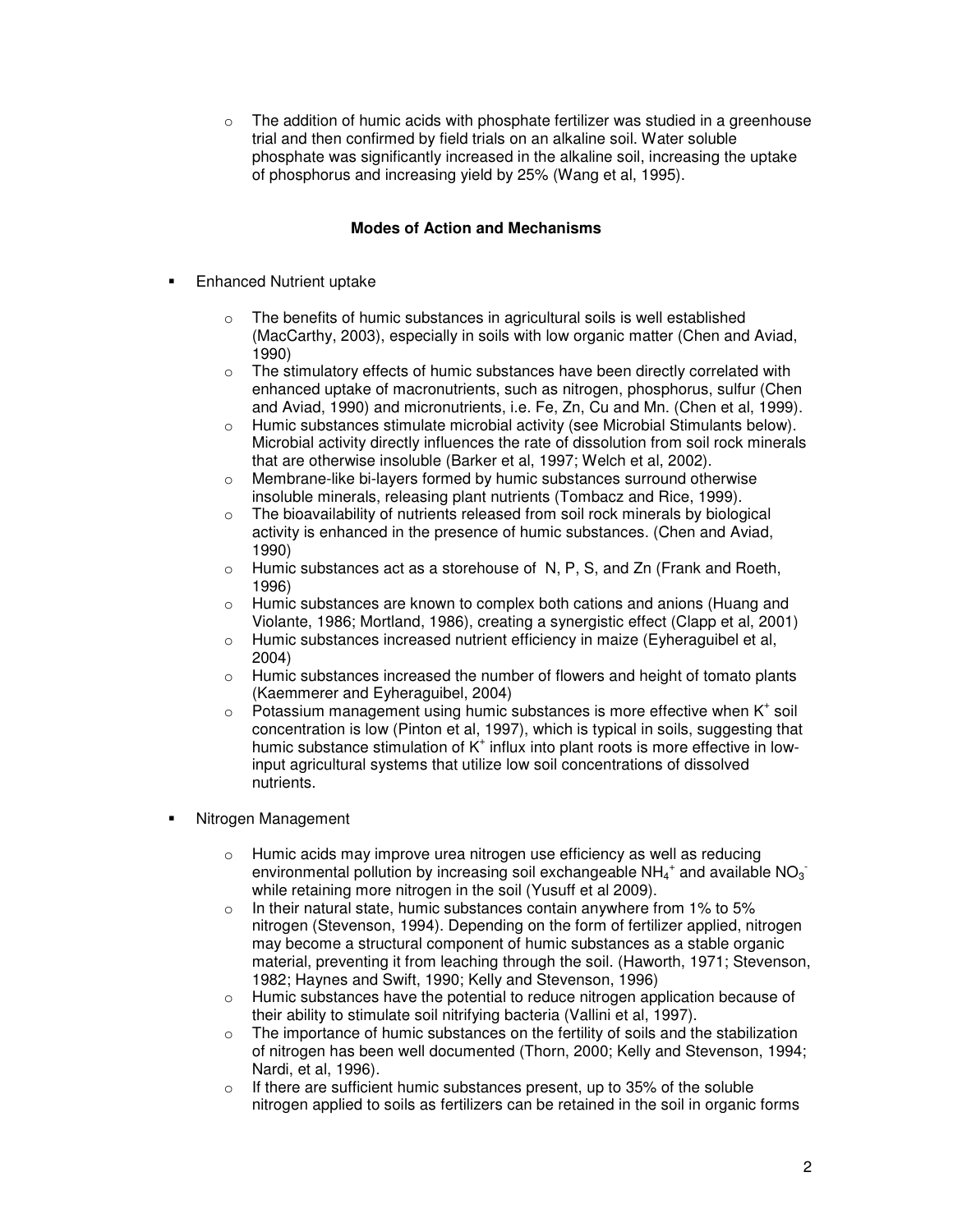at the end of the first growing season (Stevenson and Xin-Tao He, 1990), thus converting the N to a stable, yet bioavailable form.

- $\circ$  Because of their ability to stabilize nitrogen, humic substances have become the most commonly used organic materials in golf course turf management (Clapp et al, 1998).
- o After 45 years of research, C. Edward Clapp of the USDA-ARS, Department of Soil, Water & Climate in Minneapolis, Minnesota, has recommended the use of humic substances to prevent nitrogen leaching on golf courses (Clapp, 2001).
- o Humic acids stimulate nitrifying bacteria (Vallini et al, 1997)
- o One lab study done by the USDA-ARS at West Texas A&M University suggests that humic substances can be used to reduce ammonia emissions in beef feed lots (Shi et al, 2001).
	- [Note: A significant number of dairy farmers in the US use humic products to reduce ammonia emissions in dairy operations by spreading dry humic substances on livestock manures at a rate of 0.5 lb. /head/day or adding liquid humates to dairy and hog manure slurries at very low inclusion rates effectively reducing odors. The practice is also intended to reduce nitrogen leaching and atmospheric release after field application. There are numerous reports regarding the substantial decline of pneumonia in calving operations that spread dry humates on manures and some dairy operations feed humates ad libitum (free choice) to reduce blood urea nitrogen (BUN) in newborn calves.]
- Phosphorus Management
	- $\circ$  Humic substances have the ability to stabilize phosphorus fertilizers (Day, et al, 2000)
	- $\circ$  The ability of humic substances to solubilize and complex with natural minerals, such as rock phosphates, is well documented (Chen, et al, 1999). The solubilization of is primarily through interactions with soil microbes (Burdick, 1965: Banfield and Hamers, 1997; Schnitzer, 1986: Martinez et al, 1984; Tan, 1986).
	- $\circ$  Humic substances keep minerals in soil solution keeping them from precipitating with soil iron and aluminum through complexation reactions (Tan, 1986; Banfield and Hamers, 1997; Schnitzer, 1986), and interactions with other common soil elements, especially the lanthanide elements, which are effective in stabilizing phosphorus in soil systems (Banfield and Hamers, 1997).
	- $\circ$  Both humic acid and fulvic acid fractions are capable of solubilizing immobilized aluminum and iron phosphates into bioavailable forms of phosphates (Lobartini et al, 1998; Levesque and Schnitzer, 1967; Weir and Soper, 1963).
- **Toxins** 
	- $\circ$  Humic substances remove toxic metals from the surrounding environment by forming insoluble aggregated spheres around them (Liu and Huang, 1999), thus detoxifying arsenic, cadmium, and aluminum into forms that are not biologically available.
	- o Humic substances are the major components of soil organic matter that deactivate both metal and xenobiotic (pesticide) toxins. As a comprehensive reference on the detoxification of contaminants, see Clapp et al (2001a).
	- o Over 50% of the composition of natural humic substances consists of the humin fraction, which has been described as being primarily responsible for the ability of humic substances to bind toxins (Rice, 2001, Clapp et al, 2001a).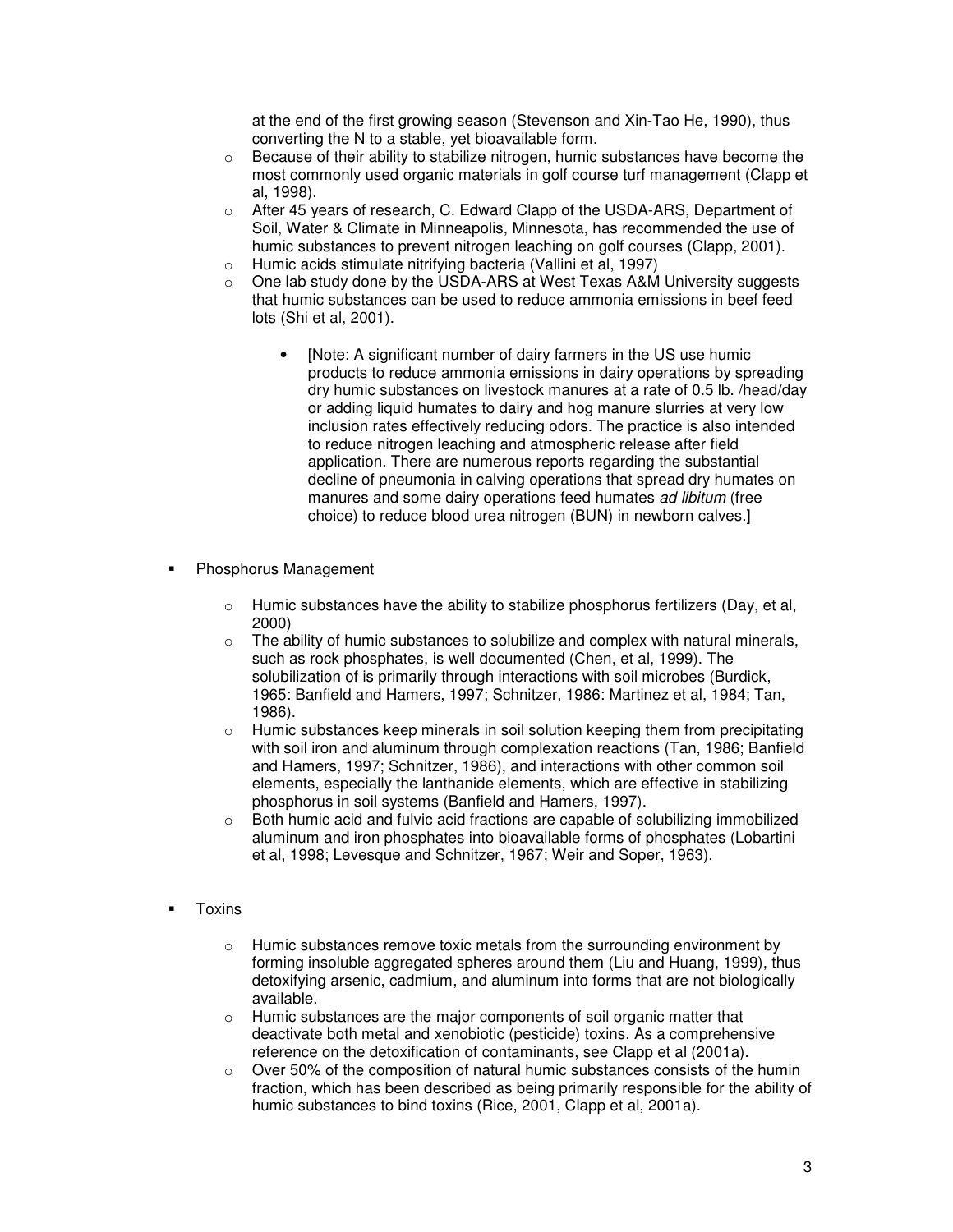- Soil Physico-Chemical Interactions
	- $\circ$  Soil nutrients are retained partly due to soil stabilization by humic substances (Piccolo et al, 1999)
	- o Humic substances can improve water holding capacity for better drought resistance and reduction in water usage (Russo and Berlyn, 1990)
	- $\circ$  Good soil structure is influenced by humic substances participating in numerous bridging mechanisms, including water, aluminum, and calcium bridging (Tan, 2003, pp. 250-253.)
	- $\circ$  Humic substances are important components of soil redox systems, transferring, donating, accepting, and shuttling electrons (Tan, 2003, pp. 259-260; Jiang and Kappler, 2008).
- Plant growth stimulants
	- $\circ$  The stimulatory effects of humic substances has been conducted by the USDA-ARS soil lab in Minneapolis (Clapp et al, 2001; Chen et al, 2001; Chen et al, 1999, Chen et al, 2004) and worldwide (Karr, 2001)
	- $\circ$  Stimulation of root growth is generally more apparent than stimulation of shoot growth. (Chen and Aviad, 1990; Nardi, et al, 1996; Abad et al, 1991)
	- o The addition of humic substances to soils, including calcareous soils, can stimulate growth beyond the effects of mineral nutrients alone (Chen, et al, 1999).
	- $\circ$  Humic substances are active soil redox agents can reducing fixed soil iron (Fe<sup>3+</sup>) to bioavailable iron (Fe $^{2+}$ ) (Rakshit et al, 2009)
	- o The hormone-like stimulatory effects of humic substances on plant growth has been attributed to the increased uptake of micronutrients (Chen et al, 2004a)
	- $\circ$  The stimulatory effects of humic substances are non-hormonal when tested in nutrient solution (Chen et al, 1994; Clapp et al, 2001). However, there is also evidence that humic substances found in worm excreta have exchangeable auxin groups attached to them (Canellas et al, 2000)
- Microbial Stimulants
	- $\circ$  Humic substances enhance the uptake of minerals through the stimulation of microbiological activity. (Albuzio et al, 1994; Figliolia et al, 1994; Visser, 1985; Nardi, et al, 1996; Paciolla, et al, 1998: Day et al, 2000)
	- $\circ$  Humic substances are capable of stabilizing the metabolic activity of bacterial strains used in bioremediation of contaminants, thus increasing their effectiveness ( Hwang and Tate, 1997)
	- o Carbon and nitrogen cycling primarily involves microorganisms, having both a direct and indirect effects on nutrient cycling and environmental quality (Muller-Wegener, 1988).
	- $\circ$  Enzyme activity is preserved by humic substances, imparting a high degree of resistance to decomposition and denaturing, allowing enzymes to persist for many years in soils (Jackson, 1995).
	- o Humic substances are generally regarded in the scientific community as microbiological stimulants and powerful detoxifying agents (Hudák et al, 1997; Perminova et al, 2001).
	- $\circ$  Humic substances stimulate microbiological activity. (Albuzio et al, 1994; Figliolia et al, 1994; Visser, 1985; Nardi, et al, 1996; Paciolla, et al, 1998: Day et al, 2000)
	- $\circ$  Humic substances are responsible for mediating all soil geomicrobiological and geochemical interactions by providing the media on which complex interactions among soil metals, organic substances and microbes may occur (Huang, 2002).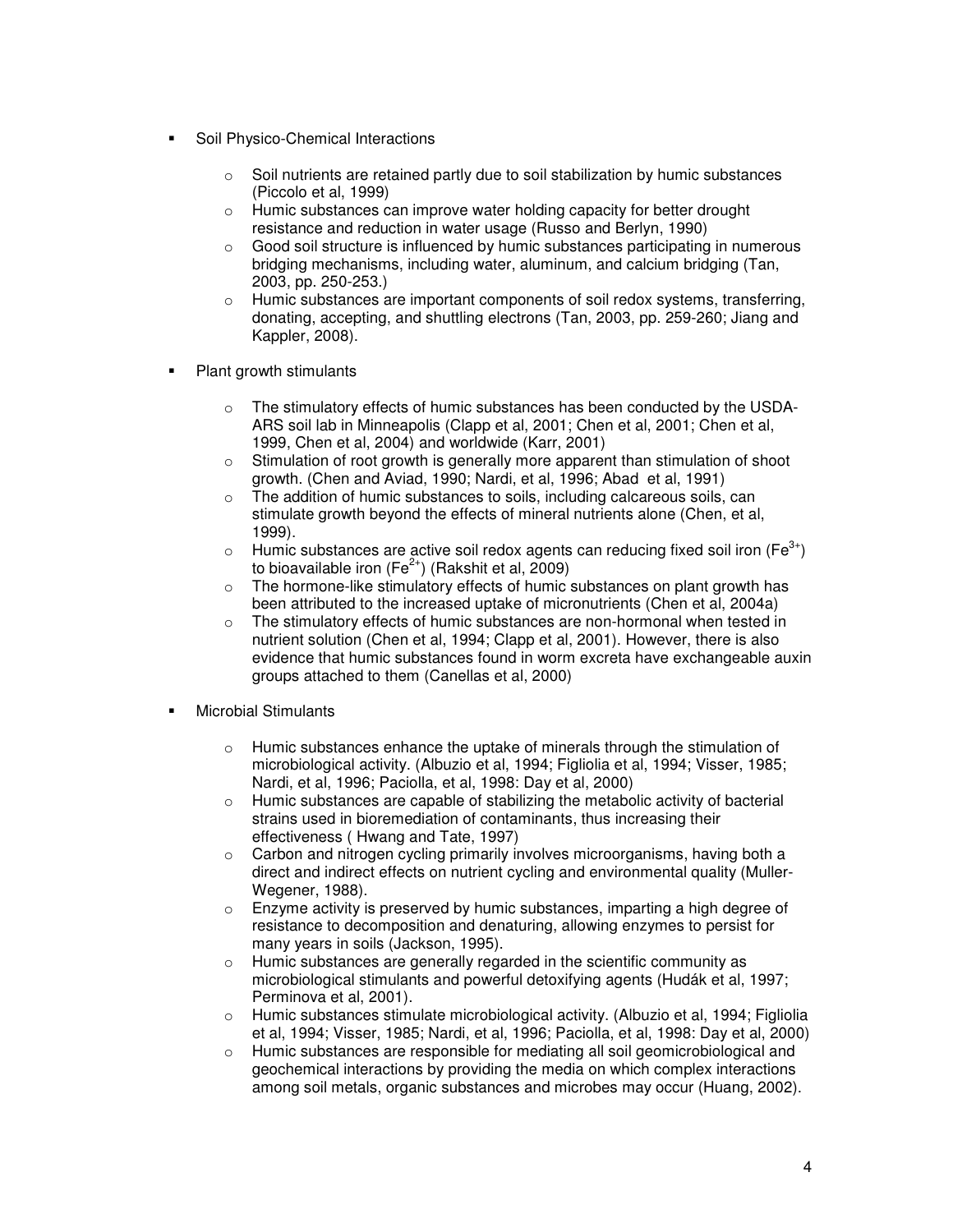- Mechanisms
	- $\circ$  Plant growth stimulation by humic substances at extremely low concentrations has been explained as a hormonal-like growth effect by numerous authors (Xunzhong Zhang and Schmidt, 2000; Nardi et al, 2002; Basiolio et al, 2007; Aguirre et al, 2009).
	- o One aspect of plant growth stimulation has been attributed to humic acid activation of plasma membrane H<sup>+</sup>- ATPase which causes a redistribution of nitrate concentration from root to shoot. Nitrate redistribution triggers the release of cytokinins and polyamines that induce the translocation of plant nutrient minerals (especially K, Mg and sulfur) from the roots to the shoots (Mora et al, 2010; Pinton et al, 1997; Canellas et al., 2002).
	- $\circ$  Quagiotti et al. (2004) demonstrated that humic substances directly effect gene transcription on root genes encoded for H<sup>+</sup>-ATPase promoting nitrate influx in roots and nitrate transporters that impact accumulation of nitrates in leaves.
	- o Humic substances in the presence of low soil concentrations of potassium cations  $(K^+)$  has a stronger stimulatory effect on  $H^+$ - ATPase-induced  $H^+$  (acids) efflux into the rhizosphere of oat seedlings than high concentrations of  $K^+$  (Pinton et al, 1997), which is consistent with field studies where low soil nutrient concentration in the presence of humic substances (David et al, 1994; Chen and Aviad, 1990; Chen et al, 2004a) participate in a biological priming effect (DeSwart and Van Diest, 1987) which triggers a cascade of biological events resulting in increased plant nutrient availability when soluble soil nutrients are limited.
	- $\circ$  Chelation and complexation by humic substances keeps plant nutrients in soil solutions (Tan, 1986; Chen, et al, 1999; Clapp, et al, 1998).
	- $\circ$  Reactive species of aluminum (Al<sup>3+</sup>) inhibit H+-ATPase activity by decreasing the surface charge on the plasma membrane in plants (Ahn et al, 2001). However, aluminum is readily complexed by humic substances resulting in a highly stabilized form of aluminum (Schnitzer, 1978).
	- o Humic-metal complexation accounts for a great deal of humic substances' chemical activity. Numerous models have been proposed by many authors, within hundreds of publications, addressing humic-metal complexation. Perdue (2001) presents an overview of the three most successful models.
	- $\circ$  Humic substances interact with a variety of solutes, because of their poly dispersity, polyelectrolyte characteristics, high specific surface area, high surface reactivity, high cation exchange capacity, and photochemical activity. Preeminent among the interactions of humic substances with solutes are those involving cations, i.e. H<sup>+</sup>, Na<sup>+</sup>, Al<sup>3+</sup>, Ca<sup>2+</sup>, Cu<sup>2+</sup>, Pb<sup>2+</sup>, etc. Cation-humic interactions exert control over the reactivity and bioavailability of soil and water cations. Tipping (2002) provides a comprehensive review of current predictive and mathematical models and their application to the natural environment.
	- $\circ$  The reactivity of humic substances with mineral surfaces was reviewed by Bailey et al (2001) using computational chemistry, scanning probe microscopy and virtual reality for predicting the chemical reactivity of humic substances with xenobiotics (toxins) from the perspective of surface reactivity.
	- $\circ$  Natural humic substances may be complex "supermixture" of high and low molecular weight humic substances (MacCarthy, 2001). The higher molecular weight components (humic acids) also engage in solubilizing minerals and have a high capacity for stimulating biological activity. The chemical reactivity and chelating ability of humic acids is equal to or greater than fulvic acids (Tan, 2003).
	- o There is increasing evidence that biological activity of humic substances is related more to their molecular structure than molecular weight (Muscolo et al, 2007).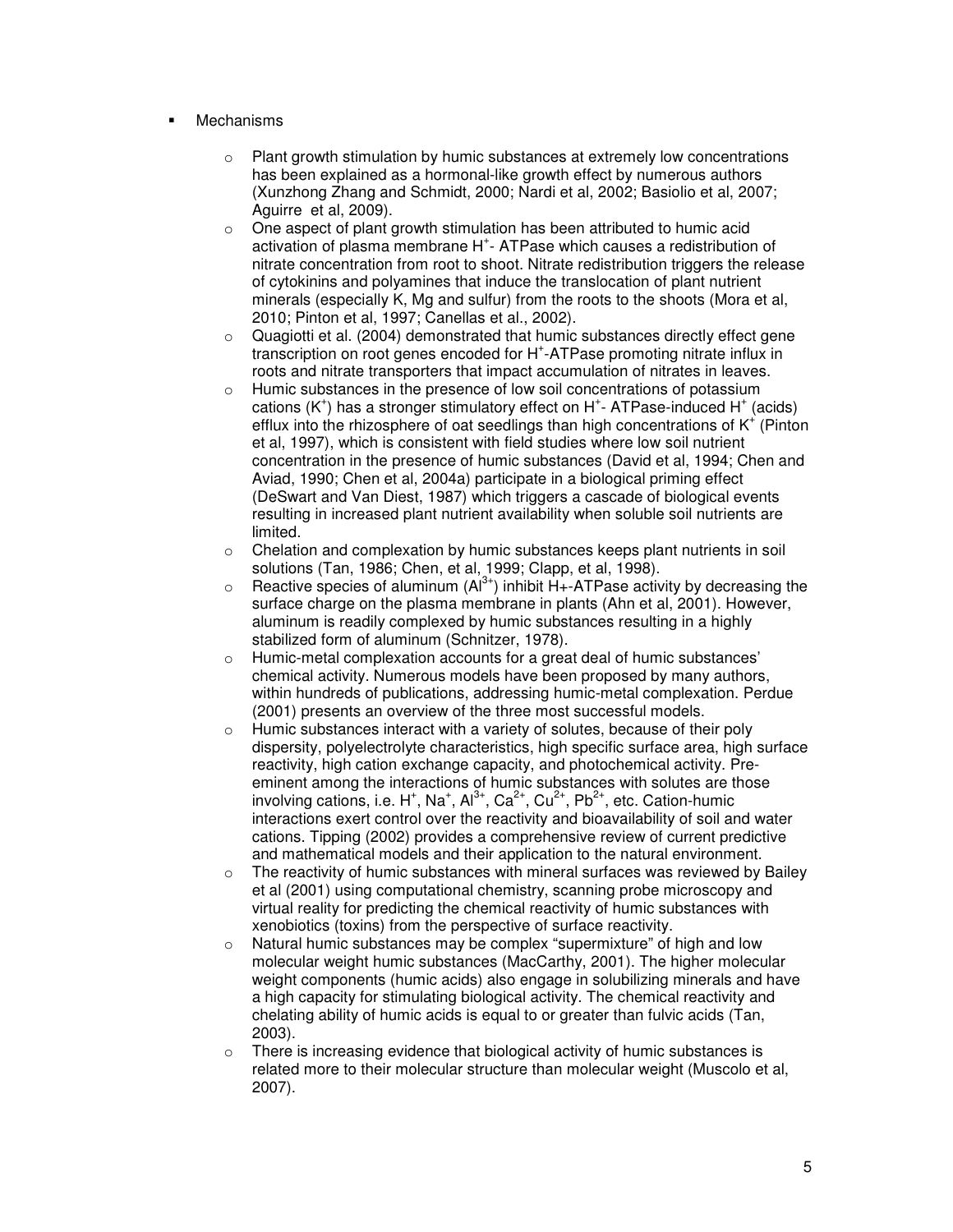- $\circ$  Humic substances participate in the rhizosphere interactions coating soil clays as part of soil genesis, weathering, and soil aggregate formation (McKeague et al, 1986).
- $\circ$  Dissolution of insoluble soil minerals by fulvic acids occurs in the presence of microbes at extremely dilute solution concentrations, with iron-containing minerals being the most susceptible to attach by fulvic acids (Schnitzer, 1986).
- o Tombacz and Rice (1999) attributed the release of soluble nutrients from minerals to the membrane-like layers of humic substances that form on the mineral surfaces. Humic substances form micelles (Piccolo et al, 1996; Sutton and Sposito, 2005), which are aggregates of amphiphilic molecules having hydrophilic (polar) ends arranged towards the soil solution while their hydrophobic ends arranged towards the center of the aggregate away from the outer solution. This explains, in part, their high surface activity and strong association with soil solution cations (Yates and von Wandruszka, 2005).
- $\circ$  Wang et al, 1995 reported increased uptake of phosphorus and improved yield in a greenhouse and field study on wheat grown on an alkaline soil. They attributed the result to the ability of applied humic acids to prevent fixation of phosphates, thus maintaining phosphorus in soil solution.
- $\circ$  Humic substances effect plant cell membrane permeability, activating respiration, the Krebs cycle, photosynthesis, production of adenosine triphosphate, and amino acids (Malcolm and Vaughn 1978, 1979; Vaughan and Malcolm, 1985)
- $\circ$  Humic substances at low concentration (10 µg of organic carbon mL<sup>-1</sup>) in deionized water, stimulated the release (efflux) of H+ protons from oat roots, significantly decreasing the water pH, supporting the concept that humic substances either directly or indirectly acidify the rhizosphere, helping to explain why humic substances are used to increase fertilizer efficiency (Pinton et al, 1997).
- $\circ$  Pinton et al, (1999) studied the effect of extracted humic substances on plasma membrane H<sup>+</sup>ATPase activity of maize roots, and found significant increases in plasma membrane H<sup>+</sup> ATPase activity.
- $\circ$  Humic substances preserve enzymes, substantially extending their persistence and activity in soils (Jackson, 1995). Clay-humic complexes protect enzymes that are released from biological activity, preserving them, particularly when complexed with calcium-montmorillonite clays (Burns, 1986).
- o Numerous papers have been published on the ability of humic matter to form stable complexes with urease enzymes. Nitrifying chemo-autotrophs such a Nitrosomonas species may be aided by the ability of humic substances to preserve other enzymes, such as asparaginase, amidase, and D-glutaminase, reducing the energy needed by these bacteria to hydrolyze NH $_4^+$  (Burns, 1986).

## **References**

Abad, Manuel, et al, 1991. Effects of Humic Substances from Different Sources on Growth and Nutrient Content of Cucumber Plants. In: Humic Substances in the Aquatic and Terrestrial Environment: Proceedings of an International Symposium Linköping, Sweden, August 21–23, 1989. Editor: Bert Allard, Hans Borén, Anders Grimvall, Lecture Notes in Earth Sciences, vol. 33, p.391-396

Aguirre E., Lemenager, D., Bacaicoa, E., Fuentes, M., Baigorri, R., Zamarreno, A.M., and Garcia-Mina, J.M., 2009. The root application of a purified leonardite humic acid modifies the transcriptional regulation of the main physiological root responses to Fe deficiency in Fe-sufficient cucumber plant. Plant Physiology and Biochemistry 47: 215-223.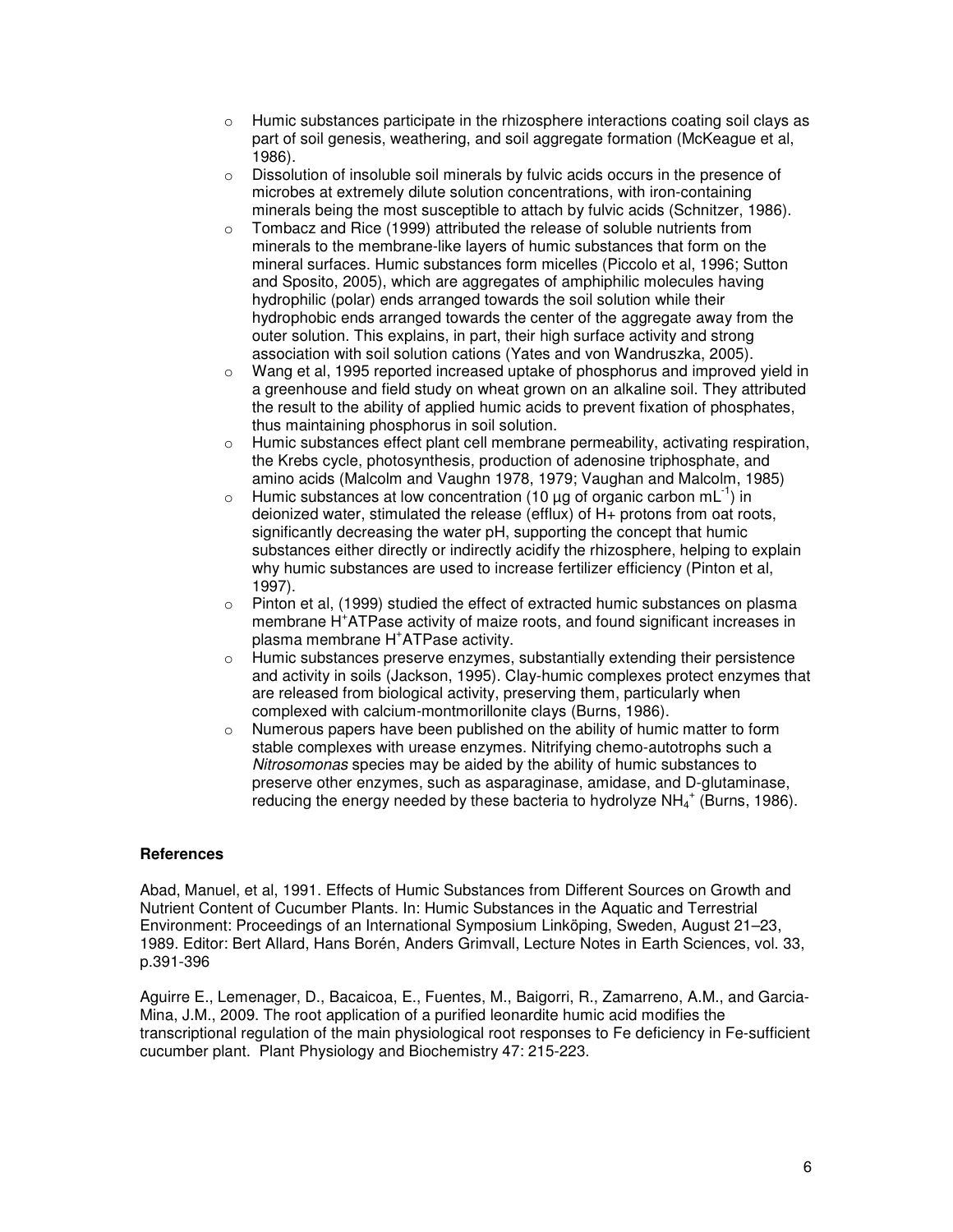Ahn, S.J., M. Sivaguru, H. Osawa, G. C. Chung, and H. Matsumoto, 2001. Aluminum Inhibits the H + -ATPase Activity by Permanently Altering the Plasma Membrane Surface Potentials in Squash Roots. Plant Physiology, 126:1381–1390

Albuzio, A. Concheri, G. Nardi, S. and Dell'Agnola, G., 1994. Effect of Humic Fractions of Different Molecular Size on the Development of Oat Seedlings Grown in Varied Nutritional Conditions. In: N. Senesi and T.M. Miano (eds.), Humic Substances in the Global Environment and Implications on Human Health.. Instituto di Chimica Agraria Universita degli Studi-Bari, Bari, Italy. Elsevier Science B.V. pp. 199-204.

Bailey et al, 2001. Predicting chemical reactivity of humic substances for minerals and xenobiotcs. Use of computational chemistry, scanning probe microscopy and virtual reality. In: C.E. Clapp, H.H.B. Hayes, N. Senesi, P.R. Bloom, and P.M. Jardine (eds.), Humic Substances and Chemical Contaminants, Soil Science Society of America, Madison, Wisconsin, pp. 41-72.

Banfield, J.F. and Hamers, R.J., 1997. Processes at Minerals and Surfaces with Relevance to Microorganisms and Prebiotic Synthesis. In: J.F. Banfield and K.H. Nealson (eds.), Geomicrobiology: Interactions Between Microbes and Minerals, Reviews in Mineralogy, Vol. 35. Mineralogical Society of America, Washington, D.C. pp.81-122.

Barker, W.W., Welch, S.A., and Banfield, J.F., 1997. Biogeochemical Weathering of Silicate Minerals. In: J.F. Banfield and K.H. Nealson (eds.), Geomicrobiology: Interactions Between Microbes and Minerals, Reviews in Mineralogy, Vol. 35. Mineralogical Society of America, Washington, D.C. pp.81-122.

Basiolio, Z. D., Pasqualoto, C. L., and Facanha, A.R., 2007. Indolacetic and humic acids induce lateral root development through a concerted plasmalemma and tonoplast H+ pumps activation. Planta 225: 1583-1595.

Brownell, J.R., O. Nordstrom, I. Marihart, and G. Jorgensen. 1987. Crop responses from two new Leonardite extracts. Sci.Total Environ. 62:492-499.

Burdick, E.M., 1965. Commercial Humates for Agriculture and the Fertilizer Industry. Economic Botany, 19(2):152-156.

Burns, R.G., 1986. Interaction of Enzymes with Soil Mineral and Organic Colloids. In: : P.M. Huang and M. Schnitzer, (eds.), Interactions of Soil Minerals with Natural Organics and Microbes. Soil Science Society of America, Special Publication No. 17, Madison, Wisconsin. pp. 429-451.

Canellas, L.P., Olivares, F.L., Okorokova, A.L., Facanha, A.R., 2000, Humic acids isolated from earthworm compost enhance root elongation, lateral root emergence and plasma H+-ATPase activity in maize roots. Plant Physiology 130:1951-1957.

Chen, Y. and Aviad, T., 1990. Effects of Humic Substance on Plant Growth. In MacCarthy, C.E. Clapp, R.L. Malcolm, and P.R. Bloom (eds.), Humic Substances in soil and Crop Sciences: Selected Readings. Soil Science Society of America, Madison, Wisconsin. pp. 161-186.

Chen, Y., Gagen, H. and Riov, J., 1994. Humic substances originating from rapidly decomposing organic matter: properties and effects on plant growth. In: N Senesi and T.M. Miano (eds.), Humic substances in the Global Enviroment and Implication on Human Health, Elsevier Science B.V., pp. 427-443.

Chen, Y., Clapp, C.E., Magen, H. and Cline, V.W., 1999. Stimulation of Plant Growth by Humic Substances: Effects on Iron Availability. In: Ghabbour, E.A. and Davies, G. (eds.), Understanding Humic Substances: Advanced Methods, Properties and Applications. Royal Society of Chemistry, Cambridge, UK.. pp. 255-263.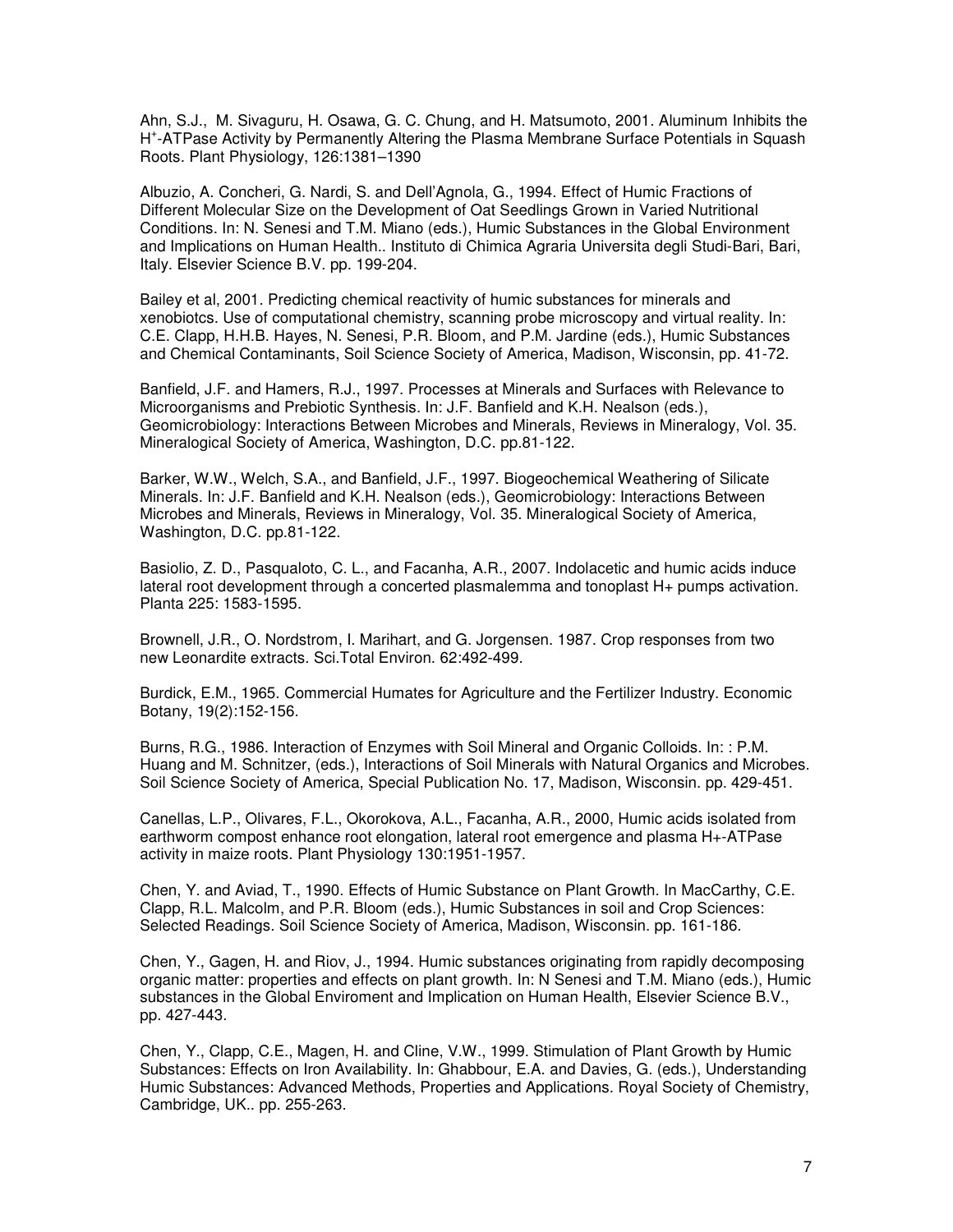Chen, Y., Magen, H., and Clapp, C.E., 2001. Plant Growth Stimulation by Humic Substances and Their Complexes with Iron. Proceedings of the International Fertilizer Society Symposium, Lisbon, March 2001.

Chen Y, Clapp C.E., and Magen H. 2004. Mechanisms of plant growth stimulation by humic substances: The role of organo-iron complexes. Soil Science and Plant Nutrition 50: 1089-1095.

Chen Y., De Nobili, M., and Aviad T., 2004a. Stimulatory effects of humic substances on plant growth. In: F. Magdoff and R.R. Weil (eds.), Soil Organic Matter in Sustainable Agriculture, CRC Press, pp. 103-129.

Clapp, C.E., 2001. An Organic Matter Trail: Polysaccharides to Waste Management to Nitrogen/Carbon to Humic Substances. In: E.A. Ghabbour and G. Davies (eds.), Humic Substances: Structures, Models and Functions. Royal Society of Chemistry, Cambridge, UK. pp.3-17.

Clapp, C.E., Liu, R., Cline, V.W., Chen, Y. and Hayes, M.H.B., 1998. Humic Substances for Enhancing Turfgrass Growth. In: G. Davies and E.A. Ghabbour (eds.), Humic Substances: Structures, Properties and Uses. Royal Society of Chemistry, Cambridge, UK. pp, 227-233.

Clapp, C.E., Chen, Y., Hayes, M.H.B., and Cheng, H.H., 2001. Plant Growth Promoting Activity of Humic Substances. In: R.S. Swift and K.M. Spark (Eds.), Understanding Organic matter in Soils, Sediments and Waters. Proceedings of the 9th International Conference of the International Humic Substances Society, Adelaide, Australia, 21st-25th September 1998, IHSS St Paul, Minnesota.

Clapp, C.E., Hayes, M.H.B., Senesi, N., Bloom, P.R., and Jardine, P.M., 2001a, (eds.), Humic Substances and Chemical Contaminants, Soil Science Society of America, Madison, Wisconsin.

David, P.P., P.V. Nelson, and D.C. Sanders, 1994. A humic acid improves growth of tomato seedling in solution culture. Journal of Plant Nutrition 17(1):173-184.

Day, K.S., Thornton, R. and Kreeft, H., 2000. Humic Acid Products for Improved Phosphorus Fertilizer Management. In: Humic Substances, Versatile Components of Plants, Soil and Water, E.A. Ghabbour, ed. Royal Society of Chemistry, pp.321-325

Dekock, P.C. and Sthmecki, E. L., 1954. An Investigation into the Growth Promoting Effects of a Lignite. Physiologia Plantarum, 7(3), pp. 503–512.

DeSwart, P.H. and Van Diest, A., 1987. The rock-phosphate solubilizing capacity of Pueraria javanica as affected by soil pH, superphosphate priming effect and symbiotic N2 fixation. Plant Soil 100: 135-147.

Eyheraguibel, B., Silvestre, J, and Morad, P., 2004. Physiological Effects of Humic Like Substances on Maize. In: Humic Substances and Soil and Water Environment; Proceedings of the XII International Meeting of the International Humic Substances Society, Brazil, pp. 200-202.

Fernandez-Escobar, R., M. Benlloch, D. Barranco, A. Duenas, J.A. Guterrez Ganan, 1996. Response of olive trees to foliar application of humic substances extracted from Leonardite. Scientia Horticulurae 66:191-200.

Figliolia, A., Benedetti, A., Izza, C. Indiati, R., Rea, E., Alianiello, F., Canali, S., Biondi, F.A., Pierandrei, F., Moretti, R., 1994. Effects of fertilization with humic acids on soil and plant metabolism: a multidisciplinary approach. In: N. Senesi and T.M. Miano (eds.), Humic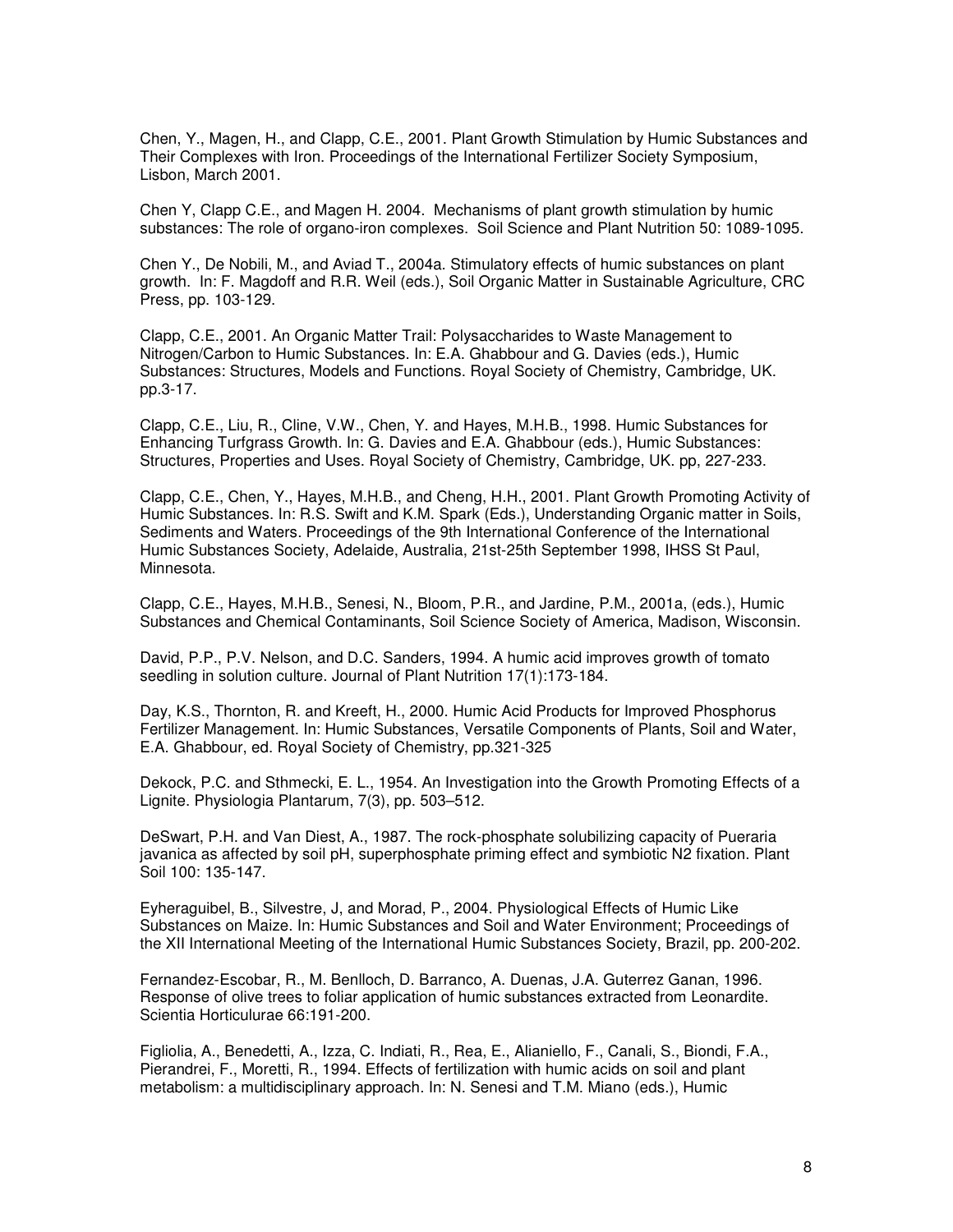Substances in the Global Environment and Implications on Human Health. Instituto di Chimica Agraria Universita degli Studi-Bari, Bari, Italy. Elsevier Science B.V. pp. 579-584

Frank, K.D. and Roeth, F.W., 1996. Using Soil Organic Matter to Help Make Fertilizer and Pesticide Recommendations. In: F.R. Magdoff, M.A. Tabatabai, and E.A. Hanlon, Jr. (eds.), Soil Organic Matter: Analysis and Interpretation, Soil Science Society of America Special Publication No. 46, p. 33-40.

Gianfreda (eds.), Soil Mineral-Organic Matter-Microorganism Interactions and Ecosystem Health. Elsevier, Boston.

Haynes, R.Y. and Swift, R.S., 1990. Journal of Soil Science, 41 1990 p.73

Haworth, R.D., 1971. The Chemical Nature of humic acid. Soil Science 111:71-79 Hoagland, D.R. and Arnon, D.I., 1950. The water-culture method for growing plants without soil. California Agricultural Experimental Station, Circular 347.

Huang, P.M. and Violante, A., 1986. Influence of Organic Acids on Crystallization and Surface Properties of Precipitation Products of Aluminum. In: P.M. Huang and M. Schnitzer, (eds.), Interactions of Soil Minerals with Natural Organics and Microbes. Soil Science Society of America, Special Publication No. 17, Madison, Wisconsin. Pp. 159-221.

Huang, P.M., 2002. Foreseeable Impacts of Soil Mineral-Organic Component-Microorganism Interactions on Society: Ecosystem Health. In: A. Violante, P.M. Huang, J.-M. Bollag and L. Gianfreda (eds.), Soil Mineral-Organic Matter-Microorganism Interactions and Ecosystem Health. Elsevier, Boston.

Hudák, A., et al., 1997. Effect of the consumption of humic acid with bound complex micro elements in cases of occupational cadmium exposure. Central European Journal of Occupational and Environmental Medicine, 3:175-186.

Hwang, S. and Tate, R.L., 1997. Humic acid effects on 2-hydroxypyridine metabolism by starving Arthrobacter crystallopoietes cells. Biology and Fertility of Soils 25:36-40.

Jackson, T. A., 1995. Effects of Clay Minerals, Oxyhydroxides, and Humic Matter on Microbial Communities of Soil, Sediment, and Water. In: P.M. Huang et al, (eds.), Environmental Impact of Soil Component Interactions: Metals, Inorganics and Microbial Activity, Vol. 2, CRC Press, pp. 165-200.

Jiang, J. and Kappler, A., 2008. Kinetics of Microbial and Chemical Reduction of Humic Substances: Implications for Electron Shuttling. Environmental Science and Technology 42:3563–3569

Kaemmerer, M. and Eyheraguibel, B., 2004. Effects of Commercial Humate on Tomato Growth. In: Humic Substances and Soil and Water Environment; Proceedings of the XII International Meeting of the International Humic Substances Society, Brazil, pp. 527-529.

Karr, M., 2001. Oxidized Lignites and Extracts from Oxidized Lignites in Agriculture. Unpublished. Available from M. Karr, ARCPACS Cer. Prof. Soil. Sci., 10 Davis St, Monte Vista, CO 81144.

Kelly, K. R. and Stevenson, F.J., 1996. Organic Forms of N in Soil. In: A. Piccolo (ed.), Humic Substances in Terrestrial Ecosystems, pp. 407-427

Levesque, M. and Schnitzer, M., 1967. Organo-Metallic Interaction in Soils: 6. Preparation and Properties of Fulvic Acid-Metal Phosphates. Soil Science, Vol. 103, No.3, pp. 183-190.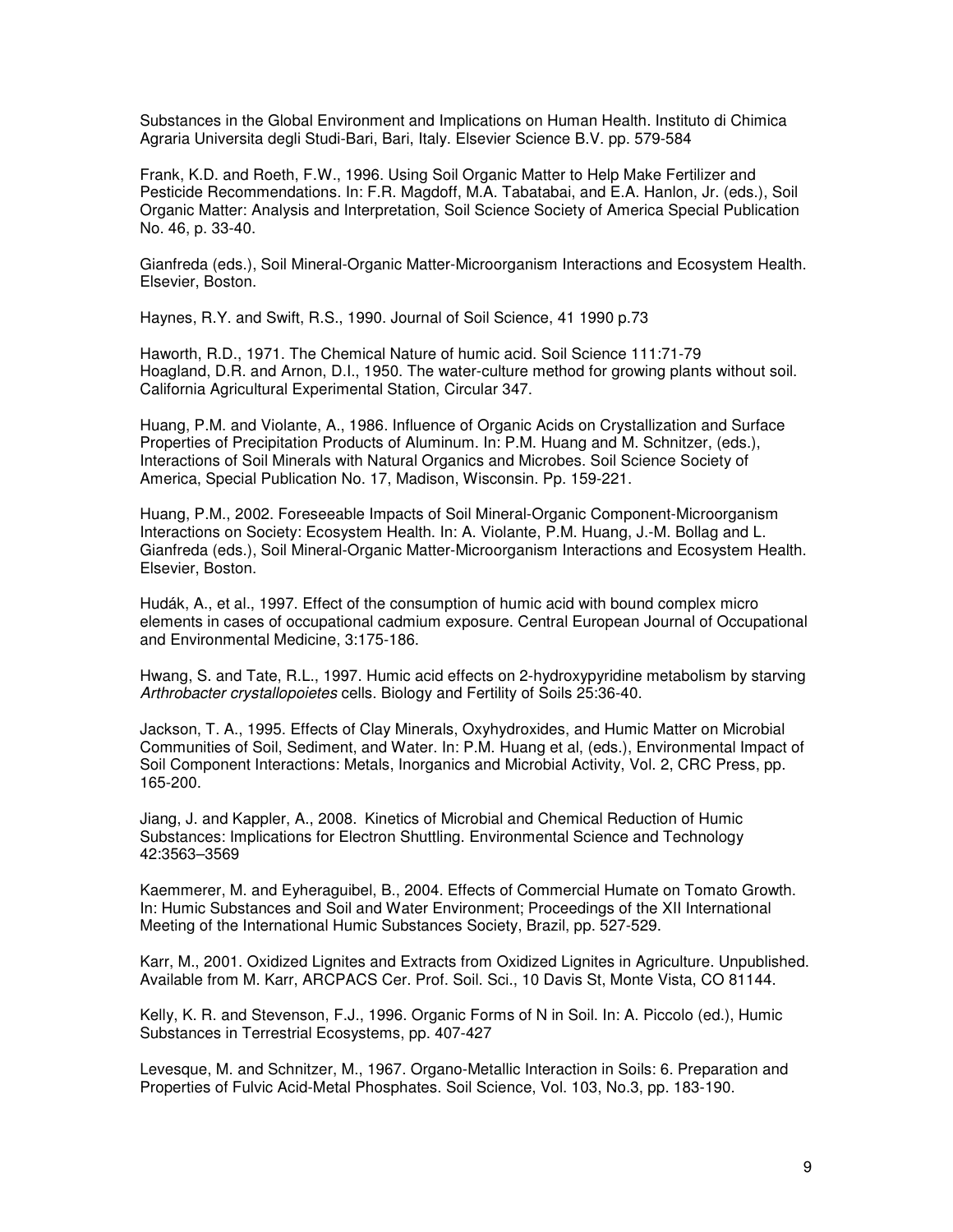Liu, C. and P.M. Huang, 1999. Atomic Force Microscopy of pH, Ionic strength and Cadmium Effects on Surface Features of Humic Acid. In: Ghabbour, E.A. and Davies, G. (eds.), Understanding Humic Substances: Advanced Methods, Properties and Applications. Royal Society of Chemistry, Cambridge, UK, pp. 87-128.

Lobartini, J.C., Tan, K.H. and Pape, C., 1998. Dissolution of Aluminum and Iron Phosphate by Humic Acids. Communications in Soil Science and Plant Analysis, 29(5&6), 535-544.

MacCarthy, P., 2001. The Principles of Humic Substances: An Introduction to the First Principle. In E.A. Ghabbour and G. Davies (eds.), Humic Substances: Structures, Models and Functions. Royal Society of Chemistry, Cambridge, UK. pp.19-30.

MacCarthy, P., 2003. Humic Substances: What We Know and What We Don' Know. Symposium on Natural Organic Matter in Soils & Water, Iowa State University, Ames, Iowa, March 22, 2003.

MacCarthy P and Rice HA. 1994. Industrial applications of humus: An overview. In N Senesi and TM Miano (eds.), Humic substances in the global environment, Elsevier Science, pp. 1209- 1223.

Maggioni, A., Z. Varanini, S. Nardi, and R. Pinton, 1987. Action of soil humic matter on plant roots: Stimulation of ion uptake and effects on (Mg<sup>2+</sup>, K<sup>+</sup>) ATPase activity. The Science of the Total Environment 62:355-363.

Malcolm, R.E., and D. Vaughan. 1978. Effects of humic acid fractions on invertase activities in plant tissues. Soil Biol. Biochem. 11:65–72.

Malcolm, R.E., and D. Vaughan. 1979. Humic substances and phosphatase activities in plant tissues. Soil Biol. Biochem. 11:253–259.

Martinez, M.T., Romero, C and Gavilan, J.M., 1984. Solubilization of Phosphorus by Humic Acids from Lignite. Soil Science 138(4):257-261.

McKeagure, J.A., Cheshire, M.V., Andreux, F., and Berthelin, J., 1986. Organo-Mineral Complexes in Relation to Pedogenesis. In: P.M. Huang and M. Schnitzer, (eds.), Interactions of Soil Minerals with Natural Organics and Microbes. Soil Science Society of America, Special Publication No. 17, Madison, Wisconsin, pp. 549-592.

Mora, V., E. Bacaicoa, A. Zamarreno, E. Aguirre, M. Garnica, M.Fuentes, and J. Garcia-Mina, 2010. Action of humic acid on promotion of cucumber shoot growth involves nitrate-related changes associated with the root-to-shoot distribution of cytokinins, polyamines and mineral nutrients. Journal of Plant Physiology 167:633-642.

Mortland, M.M, 1986. Mechanisms of Adsorption of Non-humic Organic Species by Clays. In: P.M. Huang and M. Schnitzer, (eds.), Interactions of Soil Minerals with Natural Organics and Microbes. Soil Science Society of America, Special Publication No. 17, Madison, Wisconsin, pp. 59-76.

Mulller-Wegener, U., 1998. Interaction of Humic Substances with Biota, In: F.H. Frimmel and R.F. Christaman (eds.), Humic Substances and Their Role in the Environment, John Wiley & Sons, pp. 179-192.

Muscolo, A., Sidari, M., Attina, E., Francioso, O., Tugnoli, V., and Nardi, S., 2007. Biological Activity of Humic Substances is Related to their Chemical Structure. Soil Science Soiciety of America Journal 71:75-85.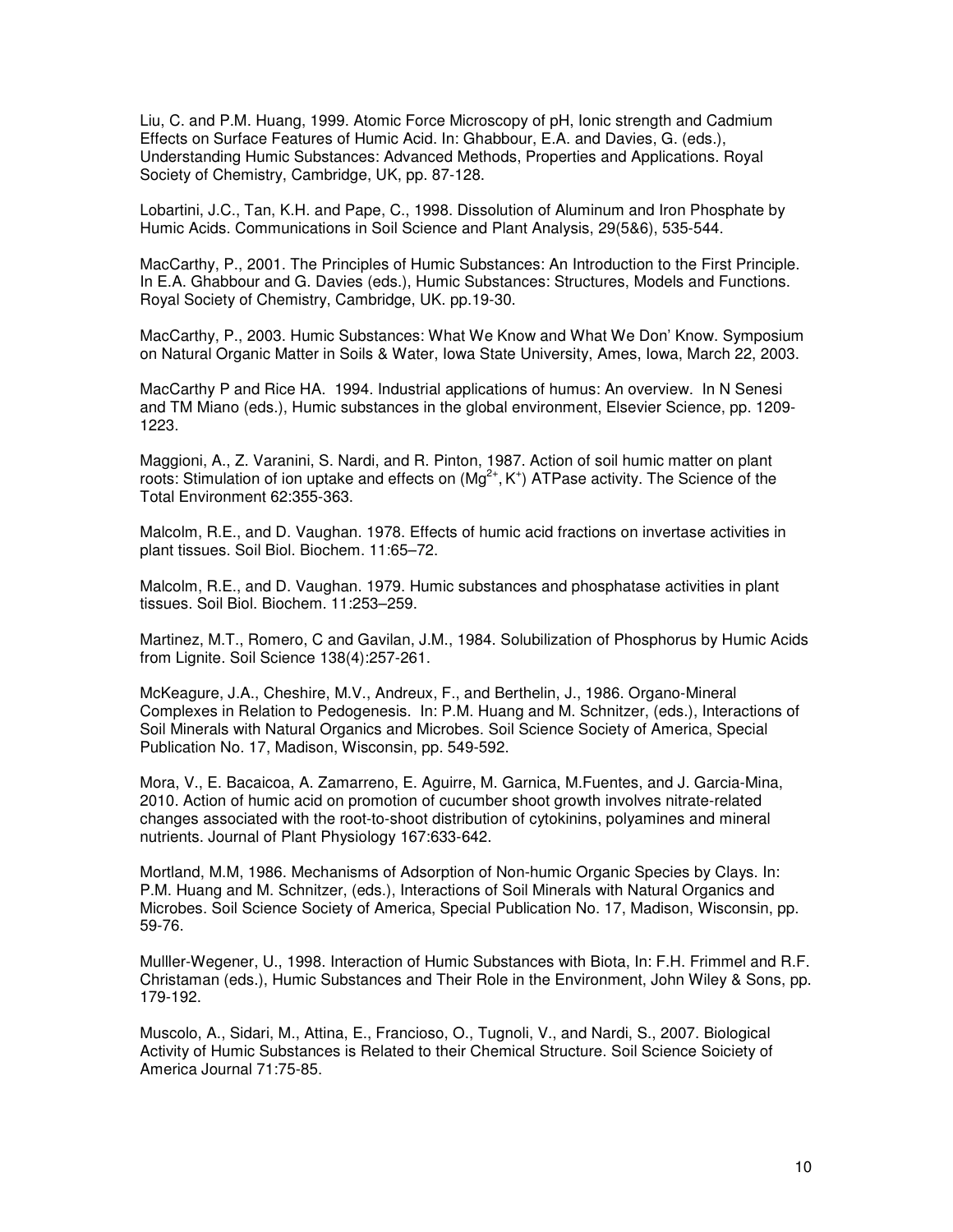Nardi, S., Condheri, G., and Dell'Agnola, G., 1996. Biological Activity of Humus. In: A. Piccolo (ed.), Humic Substances in Terrestrial Ecosystems, pp. 361-406.

Nardi S, Pizzeghello D, Muscolo A, and Vianello A. 2002. Physiological effects of humic substances on higher plants. Soil Biology and Biochemistry 34: 1527-1536.

Paciolla, M.D., et al, 1998. Generation of Free Radicals by Humic Acid: Implications for Biological Activity. In: G. Davies and E.A. Ghabbour (eds.), Humic Substances: Structures, Properties and Uses. Royal Society of Chemistry, Cambridge, UK, pp. 203-214.

Pare', T., et al, 2001. Response of Alfalfa to Calcium Lignite Fertilizer. In: E.A. Ghabbour and G. Davies (eds.), Humic Substances: Structures, Models and Functions. Royal Society of Chemistry, Cambridge, UK. pp. 346-353.

Perdue, E.M., 2001. Modeling concepts in metal-humic complexation. In: C.E. Clapp, M.H.B. Hayes, M. Senesi, P.R. Bloom, and P.M. Jardine (eds.), Humic Substances and Chemical Contaminants, Soil Science Society of America, Madison, Wisconsin, pp. 305-316.

Perminova, I.V., et al, 2001. Impact of Humic Substances on Toxicity of Polycyclic Aromatic Hydrocarbons and Herbicides. In: C.E. Clapp, M.H.B. Hayes, N. Senesi, P.R. Bloom, and P.M. Jardine (eds.), Humic Substances and Chemical Contaminants, Soil Science Society of America, Madison, Wisconsin. pp. 275-287.

Piccolo, A., Nardi, S. and Concheri, G., 1996. Micelle-Like Conformation of Humic Substances as Revealed by Size Exclusion Chromatography. Chemosphere 33(4):595-602.

Piccolo, A. and Mbagwu, Hoe S.C., 1999. Role of Hydrophobic Components of Soil Organic Matter in Soil Aggregate Stability. Soil Science Society of America Journal 63:1801-1810.

Piccolo, A., Conte, P. and Cozzolino, A., 2000. Difference in High Performance Size Exclusion Chromatography between Humic Substances and Macromolecular Polymers. In: E.A. Ghabbour and G. Davies (eds.), Humic Substances: Versatile Components of Plants, Soil and Water. Royal Society of Chemistry, Cambridge, UK.. pp. 120-122.

Pinton, R. , Cesco, S., Santi, S. and Varanini, Z., 1997. Soil humic substances stimulate proton release by intact oat seedling roots, Journal of Plant Nutrition, 20: 7, 857 — 869

Pinton, R., Cesco, S., Lacolettig, G., Astolfi, S. and Z. Varanini, 1999. Modulation of  $NO<sub>3</sub>$ uptake by water-extractable humic substances: involvement of root plasma membrane H+ATPase. Plant and Soil, v. 215 (2) p. 155-161.

Quagiotti, S., Ruperti, B., Pizzeghello, D., Francioso, O., Tugnoli, V. and Nardi, S., 2004. Effect of low molecular size humic substances on nitrate uptake and expression of genes involved in nitrate transport in maize (Zea mays L.). Journal of Experimental Botany, 55, 803–813.

Rakshit, S., Uchimiya, M, and Sposito, M., 2009. Iron(III) Bioreduction in Soil in the Presence of Added Humic Substances. Soil Science Society of America Journal 73:65-71.

Rice, J.A., 2001. Humin. Soil Science 166(11):848-857.

Russo, R.O. and Berlyn, G.P., 1990. The Use of Organic Biostimulants to Help Low Input Sustainable Agriculture. Journal of Sustainable Agriculture. Vol. 1(2):19-42.

Schnitzer, M., 1978. Humic Substances: Chemistry and Reactions. In: M. Schnitzer and S.U. Khan (eds.), Soil Organic Matter, Elsevier, New York. pp. 1-64.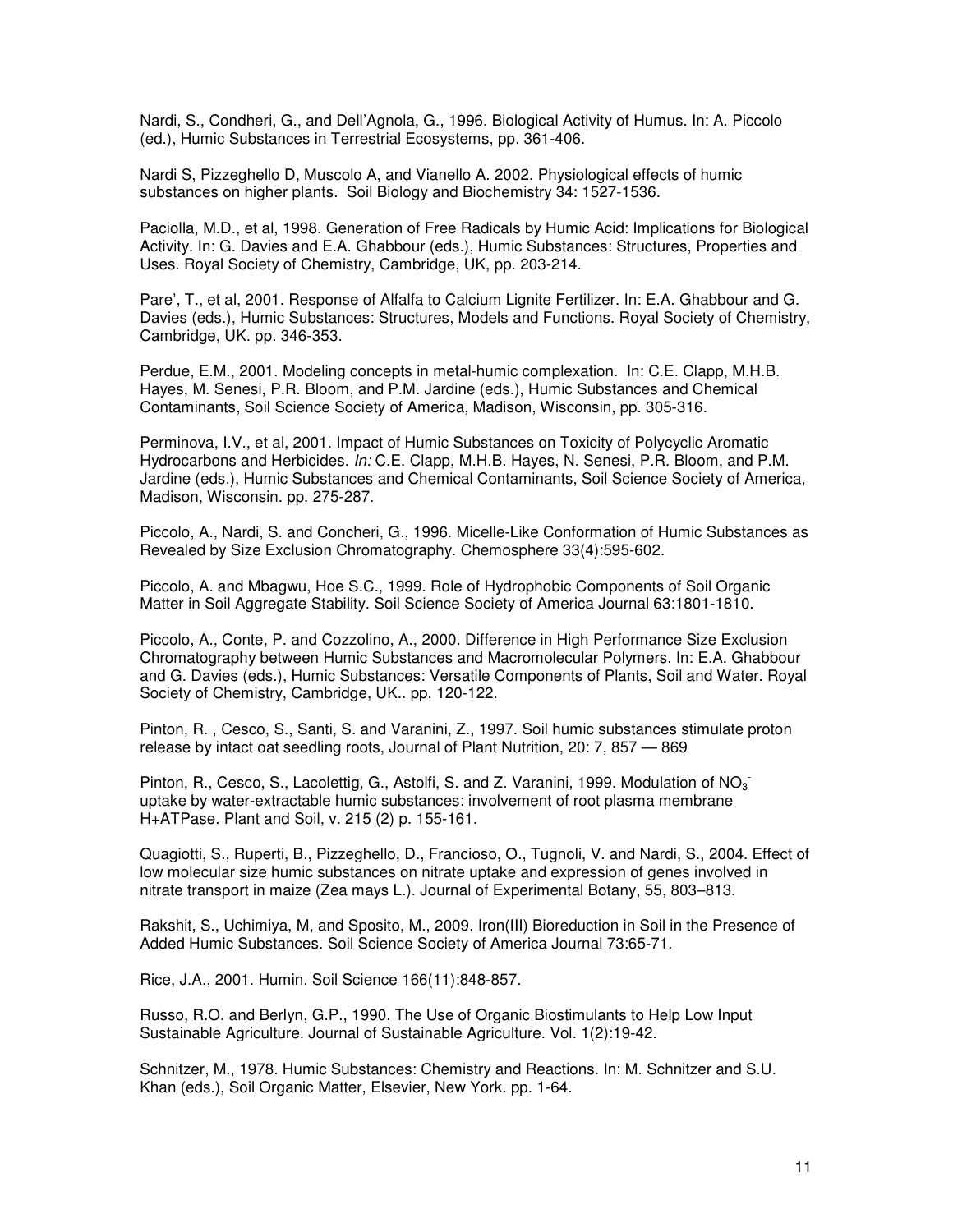Schnitzer, M. 1986. Binding of Humic Substances by Soil Mineral Colloids. In P.M. Huang and M. Schnitzer (eds.), Interactions of Soil Minerals with Natural Organics and Microbes. Soil Science Society of America, Special Publication No. 17, Madison. pp. 77-101.

Shi Y., D.B. Parker, N.A. Cole, B.W. Auvermann, J.E. Mehlhorn. 2001. Surface Amendments to Minimize Ammonia Emissions from Beef Cattle Feedlots. Transactions of the American Society of Agricultural Engineers, Vol. 44(4):677-682.

Stevenson, F.J., 1982. Humus Chemistry, Wiley Interscience Publications, New York.

Stevenson, F.J., 1994. Humus Chemistry; Genesis, Composition, Reactions. Second Edition. John Wiley & Sons, New York.

Stevenson, F.J. and Xin-Tau He, 1990. Nitrogen in Humic substances as Related to Soil Fertility. In: MacCarthy, C.E. Clapp, R.L. Malcolm, and P.R. Bloom (eds.), Humic Substances in soil and Crop Sciences: Selected Readings. Soil Sci. Society of America, Madison, Wisconsin. pp. 91- 100.

Sutton, R. and Sposito, G., 2005. Molecular Structure in Soil Humic Substances: The New View. Environmental Science and Techology 39 (23), pp. 9009-9015.

Tahir, M.M., M. Khurshid, M.Z. Khan, M.K. Abbasi, and M.H. Kazmi, 2001. Lignite-Derived Humic Acid Effect on Growth of Wheat Plants in Different Soils. Pedosphere 21(1): 124-131.

Tan, K.H., 1986. Degradation of Soil Minerals by Organic Acids. In: P.M. Huang and M. Schnitzer, (eds.), Interactions of Soil Minerals with Natural Organics and Microbes. Soil Science Society of America, Special Publication No. 17, Madison, Wisconsin. pp 1-25.

Tan, K.H., 2003. Humic Matter in Soil and the Environment. Marcel Dekker, New York.

Thorn, K. A. and M. A. Mikita, 2000. Nitrite Fixation by Humic Substances. Soil Science Society of America Journal 64: 568-582.

Tipping, E., 2002. Cation Binding by Humic Substances. Cambridge University Press.

Tombacz, E. and Rice, J.A., 1999. Changes of Colloidal State in Aqueous Systems of Humic Acids. In: Ghabbour, E.A. and Davies, G. (eds.), Understanding Humic Substances: Advanced Methods, Properties and Applications. Royal Society of Chemistry, Cambridge, UK.. pp. 69-77.

Vaughan, D., and R.E. Malcolm. 1985. Influence of humic substances on growth and physiological processes. In: D. Vaughan and R.E. Malcolm (ed.) Soil Organic Matter and Biological Activity. Martinus-Nijhoff, Boston, pp. 37–75.

Vallini, G., Pera, A., Agnolucci, M., and Valdrighi, M.M., 1997. Humic acids stimulate growth and activity of invitro tested axenic cultures of soil autotrophic nitrifying bacteria. Biology and Fertility of Soils 24:243-248.

Verlinden, G., B. Pycke, J. Mertens, F. Debersaques, K. Verheyen, B. Baert, J. Bries, and G. Haesaert, 2009. Application of Humic Substances Results in Consistent Increases in Crop Yield and Nutrient Uptake. Journal of Plant Nutrition, 32: 1407–1426.

Visser, S.A., 1985. Physiological Action of Humic Substances on Microbial Cells. Soil Biology and Biochemistry 17(4):457-462.

Wang, X.J., Z.Q. Wang, and S.G. Li, 1995. The effect of humic acids on the availability of phosphorus fertilizers in alkaline soils. Soil Use and Management 11:99-102.